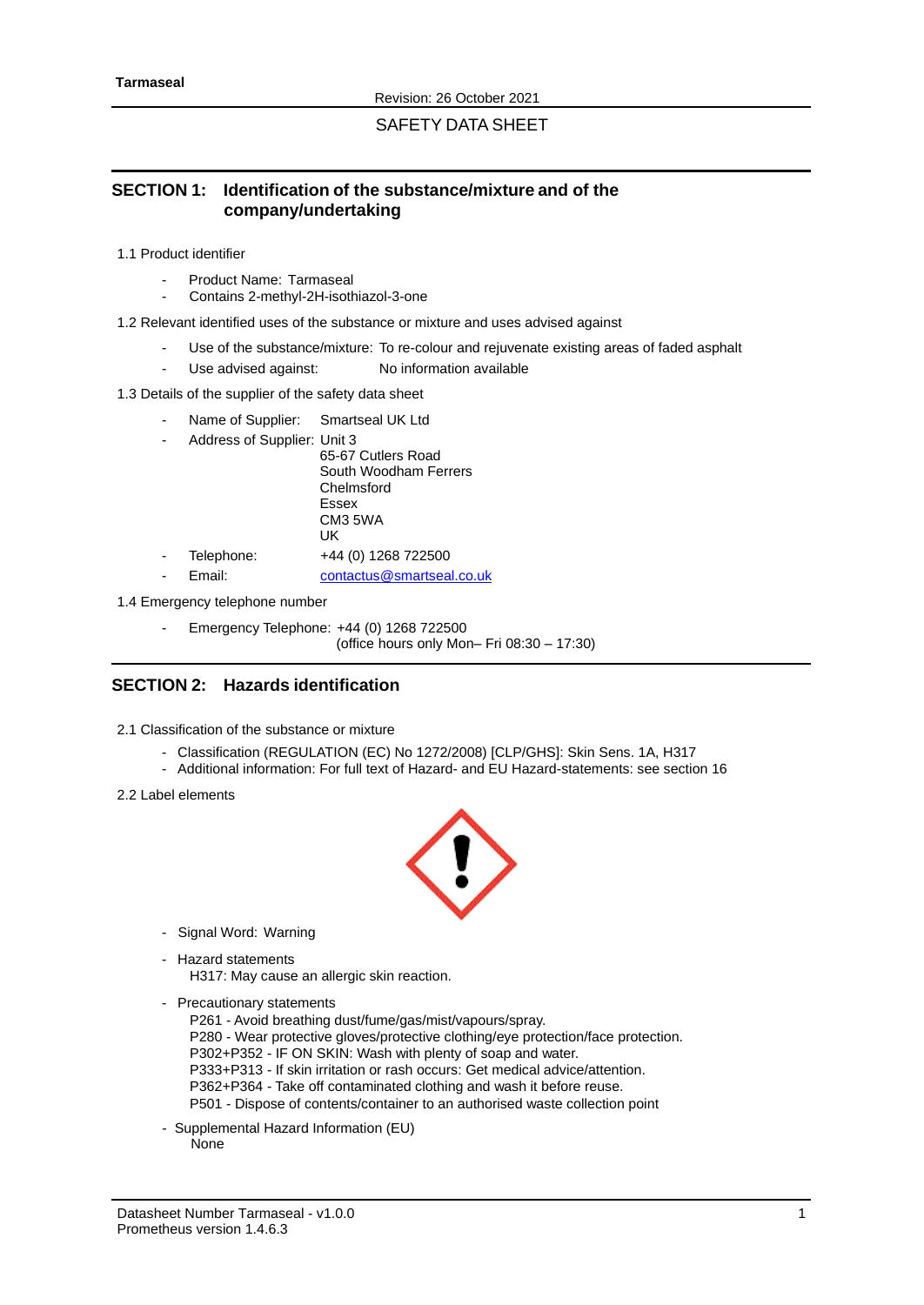## **SECTION 2: Hazards identification (....)**

2.3 Other hazards

- Not a PBT according to REACH Annex XIII
- Not a vPvB according to REACH Annex XIII

## **SECTION 3: Composition/information on ingredients**

3.1 Substances

#### 3.2 Mixtures

| <b>Chemical Name</b>                          | Conc.          | CAS No.       | EC No.    | <b>Classification</b><br><b>(REGULATION</b><br>(EC) No<br>1272/2008)<br><b>[CLP/GHS]</b>                                                                                                 | <b>REACH</b><br><b>Registration</b><br><b>Number</b> | <b>WEL</b><br>/OEL |
|-----------------------------------------------|----------------|---------------|-----------|------------------------------------------------------------------------------------------------------------------------------------------------------------------------------------------|------------------------------------------------------|--------------------|
| limestone;<br>calcium carbonate               |                | 1317-65-3     | 215-279-6 | Not Classified                                                                                                                                                                           |                                                      | Yes                |
| propylene glycol;<br>propane-1,2-diol         | $\blacksquare$ | $57 - 55 - 6$ | 200-338-0 | Not Classified                                                                                                                                                                           | 01-2119456809<br>$-23-XXXX$                          | Yes                |
| carbon black                                  | $\blacksquare$ | 1333-86-4     | 215-609-9 | Not Classified                                                                                                                                                                           |                                                      | Yes                |
| quartz (SiO2);<br>crystalline<br>silica flour |                | 14808-60-7    | 238-878-4 | Not Classified                                                                                                                                                                           | Exempted                                             | Yes                |
| 2-methyl-2H-<br>isothiazol-3-one              | $< 0.1\%$      | 2682-20-4     | 220-239-6 | Acute Tox. 3, H301;<br>Acute Tox. 3, H311:<br>Skin Corr. 1B, H314;<br>Skin Sens. 1A, H317;<br>Acute Tox. 2, H330;<br>Aquatic Acute 1, H400;<br>Aquatic Chronic 1, H410;<br><b>EUH071</b> |                                                      | No.                |

## **SECTION 4: First aid measures**

- 4.1 Description of first aid measures
	- Contact with eyes

If substance has got into eyes, immediately wash out with plenty of water for several minutes Irrigate eyes thoroughly whilst lifting eyelids

- Remove contact lenses, if present and easy to do. Continue rinsing.
- If eye irritation persists: Get medical advice/attention.
- Contact with skin

Remove contaminated clothing immediately and drench affected skin with plenty of water. Then wash with soap and water

- Contaminated clothing should be laundered before reuse
- If skin irritation or rash occurs: Get medical advice/attention.
- Ingestion
	- Rinse mouth with water (do not swallow) Do NOT induce vomiting. Get medical advice/attention if you feel unwell.
- Inhalation

If breathing is difficult, remove victim to fresh air and keep at rest in a position comfortable for breathing.

Keep warm and at rest, in a half upright position. Loosen clothing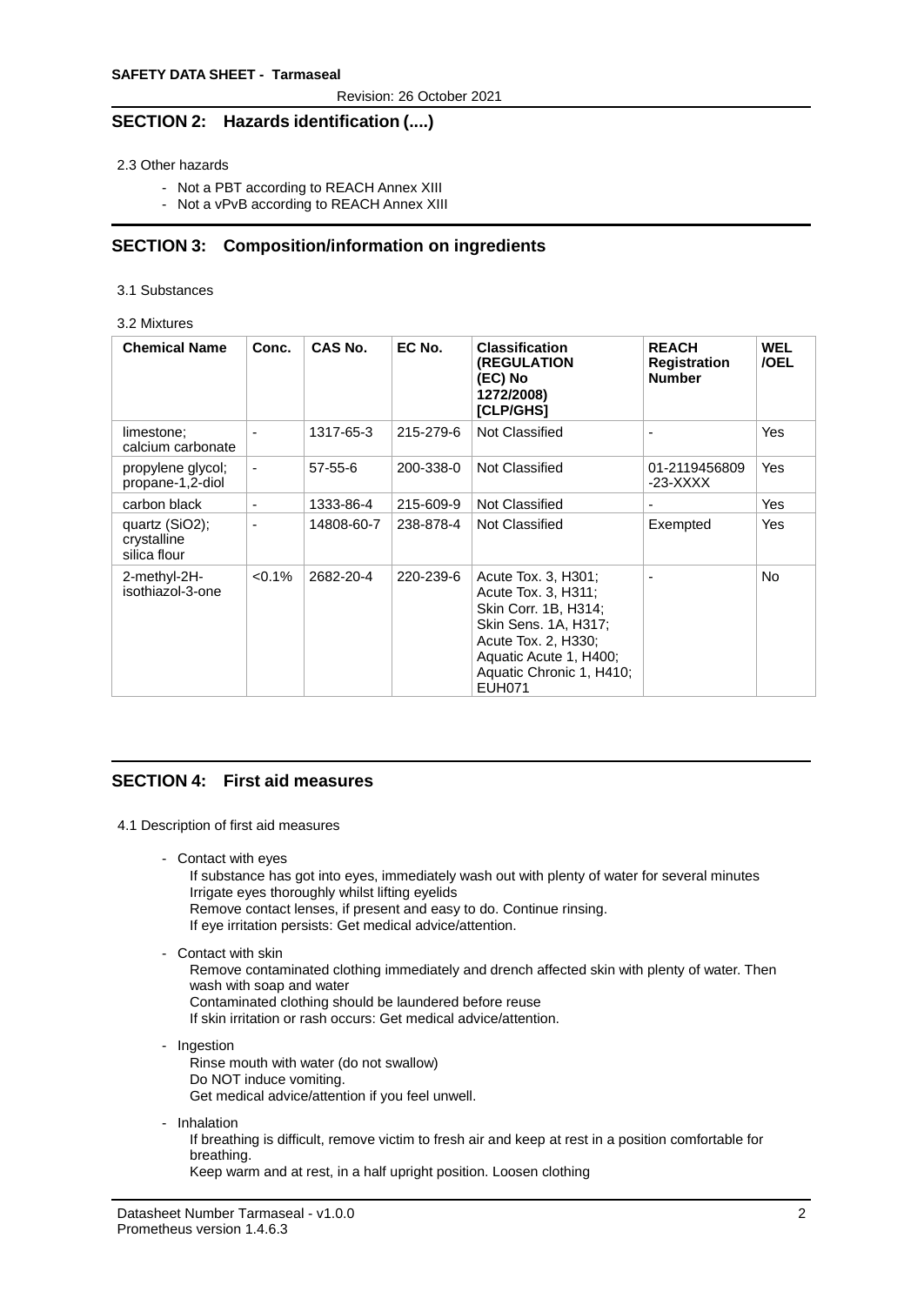### **SECTION 4: First aid measures (....)**

IF exposed or concerned: Get medical advice/attention.

- 4.2 Most important symptoms and effects, both acute and delayed
	- Contact with eyes May cause redness and irritation
	- Contact with skin May cause skin sensitisation. Stop using product if skin sensitisation occurs. Possible dermatitis of affected areas
	- Ingestion May cause gastro-intestinal irritation
	- Inhalation May cause respiratory tract irritation.

4.3 Indication of any immediate medical attention and special treatment needed

- Treat symptomatically

## **SECTION 5: Firefighting measures**

- 5.1 Extinguishing media
	- In case of fire use water spray or fog, alcohol resistant foam, dry chemical or carbon dioxide
- 5.2 Special hazards arising from the substance or mixture
	- Spillage causes slippery surface
- 5.3 Advice for firefighters
	- Collect contaminated fire extinguishing water separately. This MUST not be discharged into drains. Prevent fire extinguishing water from contaminating surface or ground water.
	- Special protective equipment: Wear self-contained breathing apparatus (SCBA). Wear full protective clothing including chemical protection suit.

## **SECTION 6: Accidental release measures**

6.1 Personal precautions, protective equipment and emergency procedures

- Rescuers should take suitable precautions to avoid becoming casualties themselves
- Personal precautions for non-emergency personnel: Avoid breathing vapours, mist or gas; Avoid contact with skin and eyes; Wear protective clothing as per section 8; Wash thoroughly after handling.
- Personal precautions for emergency responders: Avoid contact with skin and eyes; Wear protective clothing as per section 8
- 6.2 Environmental precautions
	- Avoid release to the environment.
	- Do not allow to enter public sewers and watercourses
	- If polluted water reaches drainage systems or water courses, immediately inform appropriate authorities
- 6.3 Methods and material for containment and cleaning up
	- Contain the spillage using bunding
	- Absorb spillage in inert material and shovel up
	- Place in appropriate container
	- Seal containers and label them
	- Remove contaminated material to safe location for subsequent disposal
	- Dispose of contents/container to an authorised waste collection point

#### 6.4 Reference to other sections

See section(s): 7,8 &13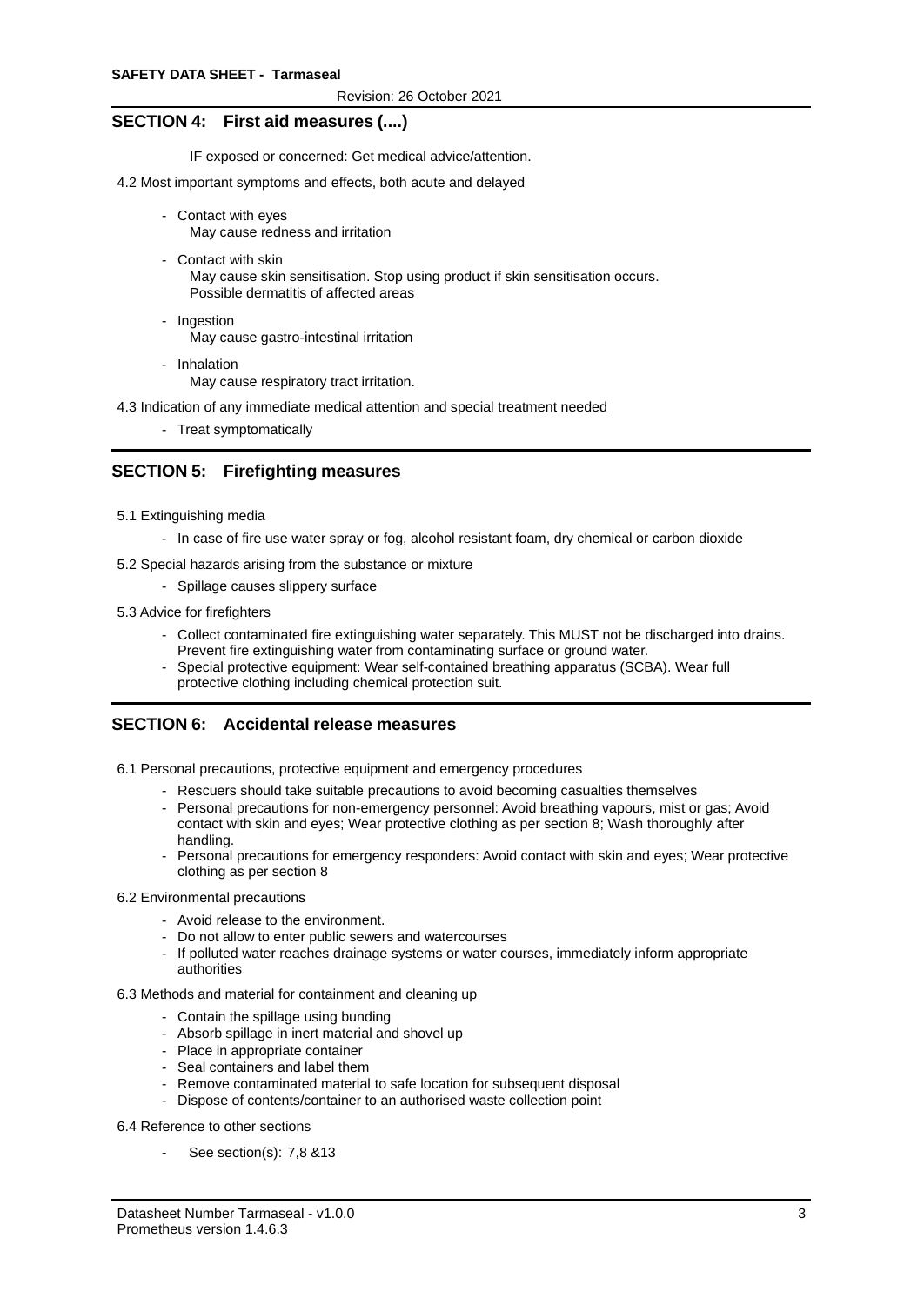## **SECTION 7: Handling and storage**

- 7.1 Precautions for safe handling
	- Persons suffering from asthma, eczema or skin problems should avoid contact, including dermal contact, with this product.
	- Use only in well ventilated areas
	- Do not get in eyes, on skin, or on clothing.
	- Wear protective gloves
	- Wash thoroughly after use

7.2 Conditions for safe storage, including any incompatibilities

- Keep only in the original container
- Keep container tightly closed, in a cool, well ventilated place
- Opened containers should be carefully resealed and stored in an upright position
- Avoid freezing
- Protect from sunlight.
- 7.3 Specific end use(s)

To re-colour and rejuvenate existing areas of faded asphalt

### **SECTION 8: Exposure controls/personal protection**

- 8.1 Control parameters
	- limestone; calcium carbonate WEL (long term) 10 mg/m3 (inhalable dust, UK) WEL (long term) 4 mg/m3 (respirable, UK)
	- propylene glycol; propane-1,2-diol

WEL (long term) 10 mg/m3 (particulates, UK) WEL (long term) 150 ppm 474 mg/m3 (total vapour & particulates, UK) DNEL (inhalational) 168 mg/m3 Industry, Long Term, Systemic Effects DNEL (inhalational) 10 mg/m3 Industry, Long Term, Local Effects DNEL (inhalational) 50 mg/m3 Consumer, Long Term, Systemic Effects DNEL (inhalational) 10 mg/m3 Consumer, Long Term, Local Effects PNEC aqua (freshwater) 260 mg/l PNEC aqua (intermittent releases, freshwater) 183 mg/l PNEC aqua (marine water) 26 mg/l PNEC (STP) 20 g/l PNEC sediment (freshwater) 572 mg/kg PNEC sediment (marine water) 57.2 mg/kg PNEC terrestrial (soil) 50 mg/kg

- carbon black

WEL (long term): 3.5 mg/m3 (UK) WEL (short term): 7 mg/m3 (UK) DNEL (inhalational) 500 ug/m3 Industry, Long Term, Local Effects PNEC aqua (freshwater) 1 mg/l PNEC aqua (intermittent releases, freshwater) 10 mg/l PNEC aqua (marine water) 100 ug/l PNEC aqua (intermittent releases, marine water) 1 mg/l

- quartz (SiO2); crystalline silica flour WEL (long term): 0.1 mg/m3 (respirable crystalline silica, UK)
- 2-methyl-2H-isothiazol-3-one

DNEL (inhalational) 21 ug/m3 Industry, Long Term, Local Effects DNEL (inhalational) 43 ug/m3 Industry, Acute/Short Term, Local Effects DNEL (inhalational) 21 ug/m3 Consumer, Long Term, Local Effects DNEL (inhalational) 43 ug/m3 Consumer, Acute/Short Term, Local Effects DNEL (oral) 27 ug/kg (bw/day) Consumer, Long Term, Systemic Effects DNEL (oral) 53 ug/kg (bw/day) Consumer, Acute/Short Term, Systemic Effects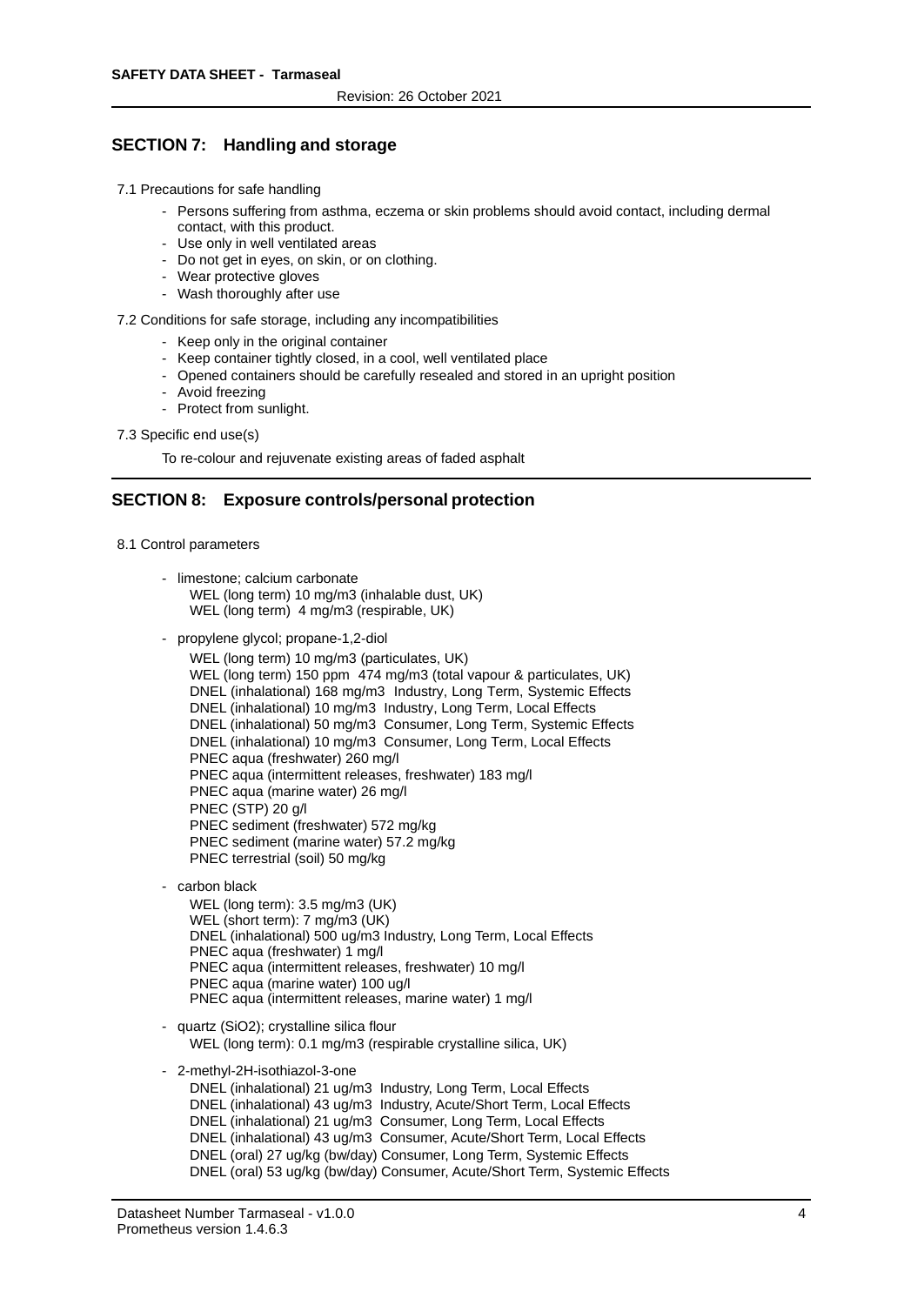## **SECTION 8: Exposure controls/personal protection (....)**

PNEC aqua (freshwater) 3.39 ug/l PNEC aqua (intermittent releases, freshwater) 3.39 ug/l PNEC aqua (marine water) 3.39 ug/l PNEC aqua (intermittent releases, marine water) 3.39 ug/l PNEC (STP) 230 ug/l PNEC terrestrial (soil) 47.1 ug/kg

#### 8.2 Exposure controls

- Selection and use of personal protective equipment should be based on a risk assessment of exposure potential
- Engineering controls should be provided to prevent the need for ventilation
- In case of inadequate ventilation wear respiratory protection.
- Where a reusable half mask respirator is required, use EN 140, with gas/vapour filter EN 14387 type ABEK, or EN 405; EN 1827
- Where a full face mask respirator is required, use EN 136, with gas/vapour filter EN 14387 type ABEK
- Wear suitable protective clothing
- Wear safety glasses approved to standard EN 166.
- Wear protective gloves. The selected protective gloves have to satisfy the specifications of EU Directive 89/686/EEC and standard EN 374.
- The selection of a suitable glove depends on work conditions and whether the product is present on its own or in combination with other substances. Breakthrough time is dependent on the characteristics of the brand of glove used and the supplier should be consulted.
- Use good personal hygiene practices
- Do not eat, drink or smoke when using this product.
- Wash thoroughly after handling.



# **SECTION 9: Physical and chemical properties**

9.1 Information on basic physical and chemical properties

- Appearance: Black or red lquid
- Odour: Ammonia odour
- Odour threshold: No information available
- pH: 9 10
- Melting point/freezing point: No information available
- Initial boiling point and boiling range:  $> 100^{\circ}$ C
- Flashpoint: Not applicable
- Evaporation Rate: No information available
- Flammability (solid,gas): Not flammable
- Upper/lower flammability or explosive limits: Not applicable
- Vapour Pressure: No information available
- Vapour Density: No information available
- Relative Density: 1.03 g/cm3 @ 20°C
- Solubility(ies): Soluble in water
- Partition Coefficient (n-Octanol/Water): No information available
- Autoignition Temperature: No information available
- Decomposition temperature: No information available
- Viscosity: No information available
- Explosive Properties: Not applicable
- Oxidising properties: Not oxidising

9.2 Other information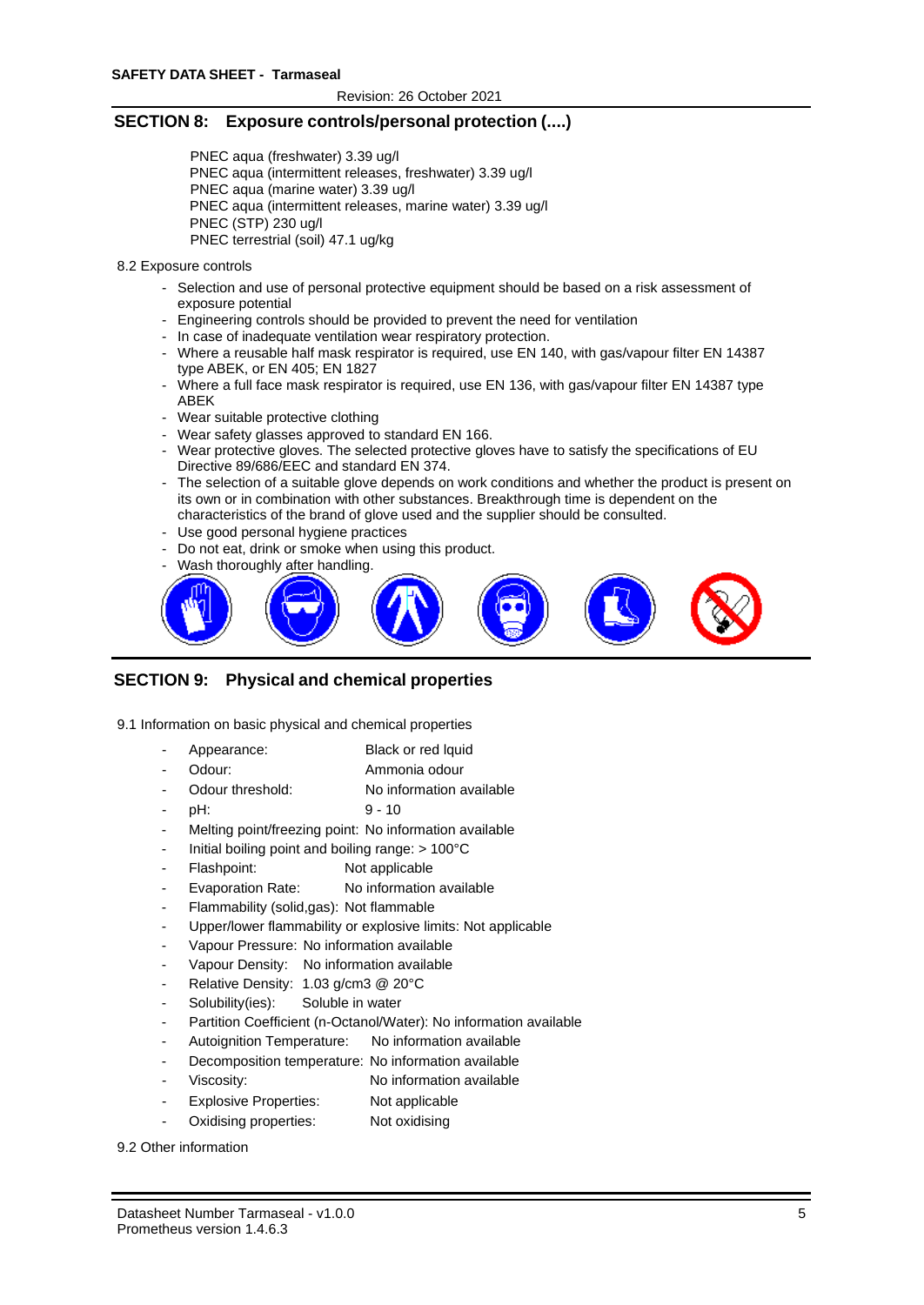# **SECTION 9: Physical and chemical properties (....)**

- No information available

### **SECTION 10: Stability and reactivity**

- 10.1 Reactivity
	- No hazardous reactions known if used for its intended purpose
- 10.2 Chemical stability
	- Considered stable under normal conditions
- 10.3 Possibility of hazardous reactions
	- No information available
- 10.4 Conditions to avoid
	- Avoid freezing
- 10.5 Incompatible materials
	- Considered stable under normal conditions
- 10.6 Hazardous decomposition products

Thermal decomposition may yield acrylic monomers

## **SECTION 11: Toxicological information**

- 11.1 Information on toxicological effects
	- Acute Toxicity Based on available data, the classification criteria are not met ATE mix (oral) > 2 000 mg/kg ATE mix (dermal) > 2 000 mg/kg ATE mix (inhal) > 20 mg/l/4h (vapours/mist)
	- Skin corrosion/irritation Based on available data, the classification criteria are not met
	- Serious eye damage/irritation Based on available data, the classification criteria are not met
	- Respiratory or skin sensitisation May cause an allergic skin reaction. Classification based on calculation and concentration thresholds
	- Germ cell mutagenicity No evidence of mutagenic effects
	- Carcinogenicity No evidence of carcinogenic effects
	- Reproductive toxicity No evidence of reproductive effects
	- Specific target organ toxicity (STOT) single exposure Based on available data, the classification criteria are not met
	- Specific target organ toxicity (STOT) repeated exposure Based on available data, the classification criteria are not met
	- Aspiration hazard Based on available data, the classification criteria are not met
	- Contact with eyes May cause redness and irritation
	- Contact with skin May cause skin sensitisation. Stop using product if skin sensitisation occurs.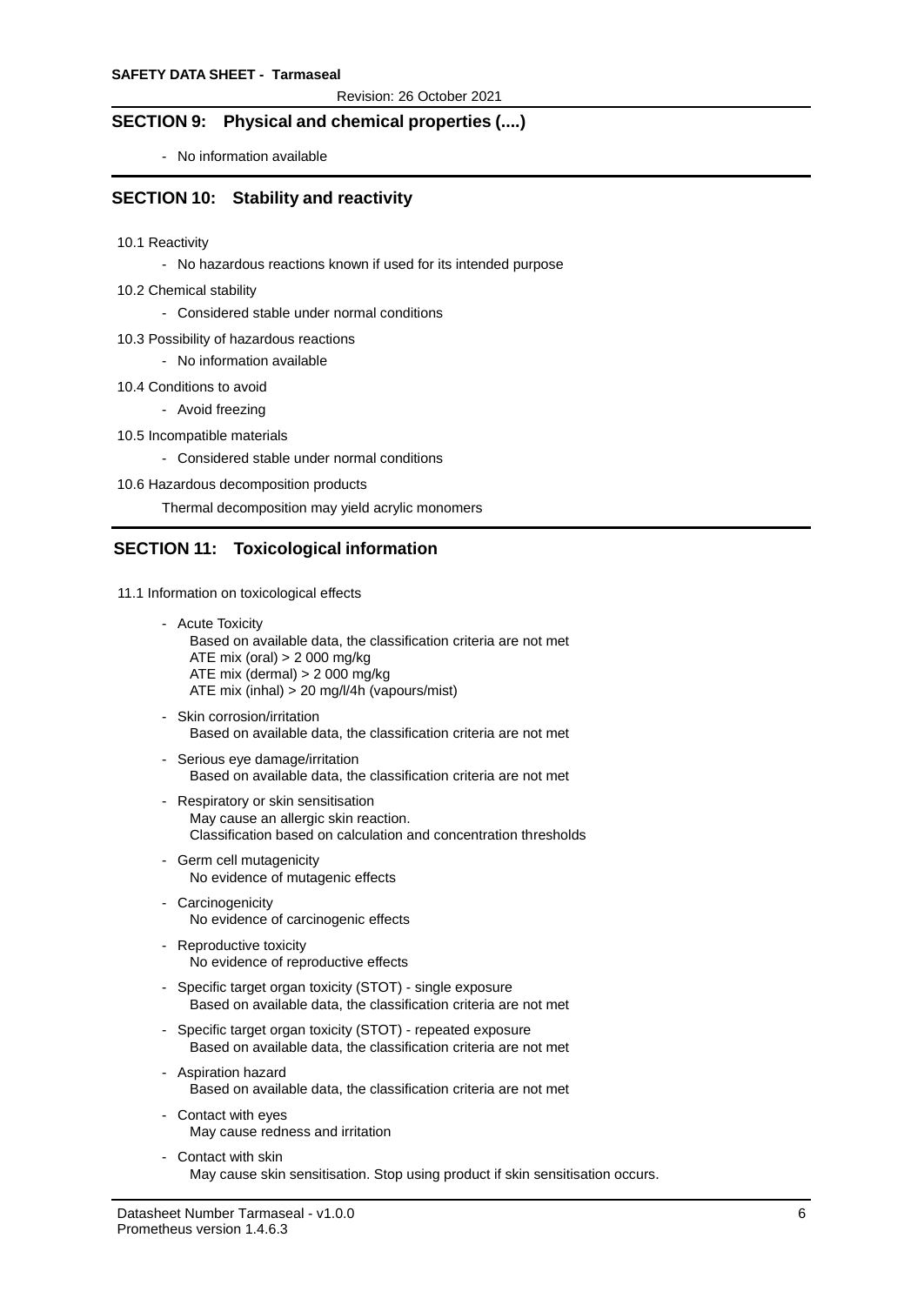## **SECTION 11: Toxicological information (....)**

May cause dermatitis

- Ingestion May cause gastro-intestinal irritation
- Inhalation May cause respiratory irritation

## **SECTION 12: Ecological information**

12.1 Toxicity

- Based on available data, the classification criteria are not met
- propylene glycol; propane-1,2-diol LC50 (fish) 40.613 g/l (4 days) LC50 (aquatic invertebrates) 18.34 g/l (48 hr) EC50 (aquatic algae) 19 g/l (4 days)
- 2-methyl-2H-isothiazol-3-one LC50 (fish) 4.77 - 6 g/l (4 days) EC50 (aquatic invertebrates) 1.6 mg/l (48 hr) EC50 (aquatic algae) 445 ug/l (24 hr)
- 12.2 Persistence and degradability
	- No information available
- 12.3 Bioaccumulative potential
	- No information available
- 12.4 Mobility in soil
	- No information available
- 12.5 Results of PBT and vPvB assessment
	- Not a PBT according to REACH Annex XIII
	- Not a vPvB according to REACH Annex XIII
- 12.6 Other adverse effects
	- No information available

## **SECTION 13: Disposal considerations**

- 13.1 Waste treatment methods
	- Disposal should be in accordance with local, state or national legislation
	- Dispose of contents/container to an authorised waste collection point
	- This material and its container must be disposed of as hazardous waste

13.2 Classification

- The waste must be identified according to the List of Wastes (2000/532/EC)

# **SECTION 14: Transport information**

Not classified as hazardous for transport

14.1 UN number

- UN No.: Not applicable
- 14.2 UN proper shipping name
	- Proper Shipping Name: Not applicable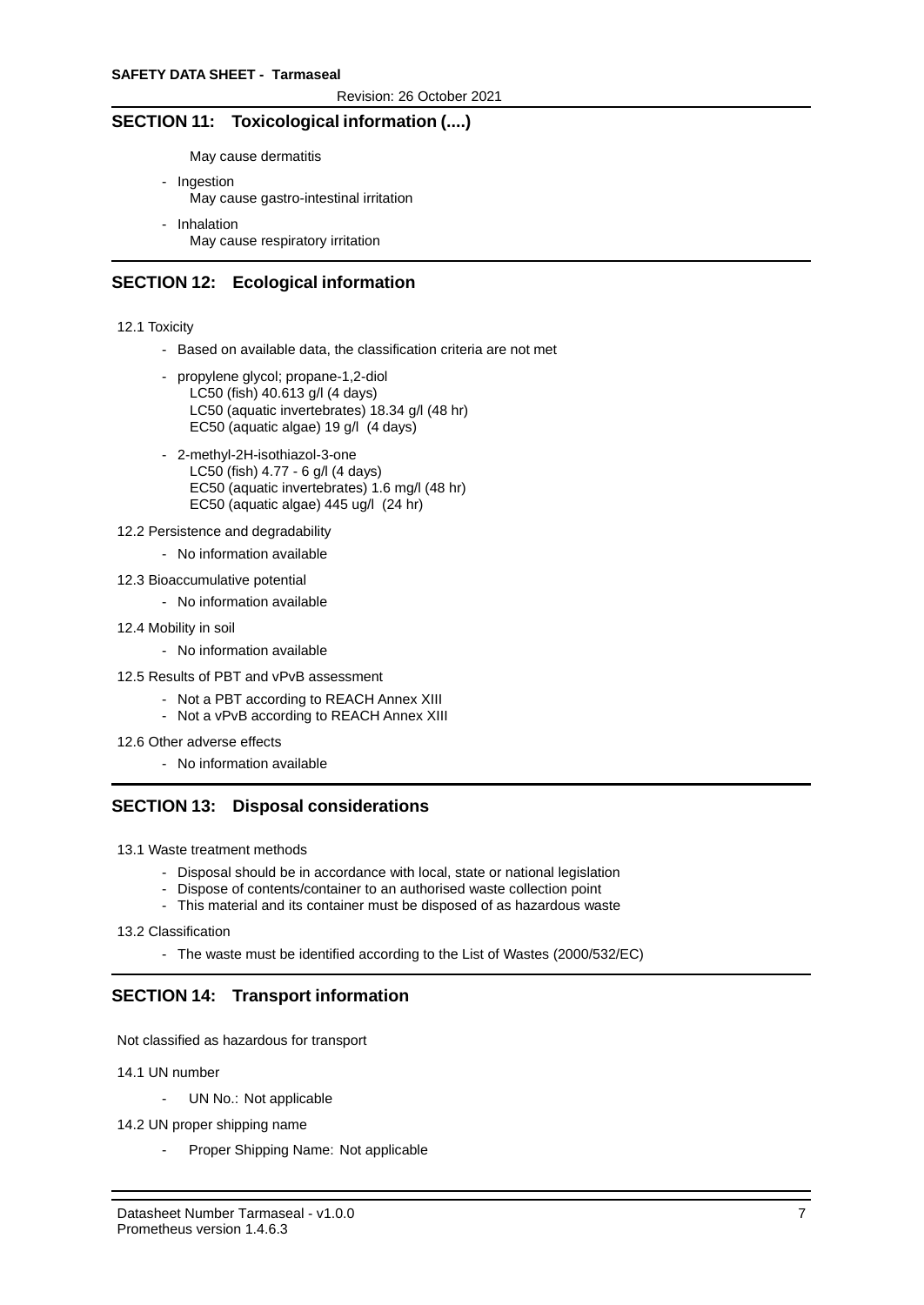## **SECTION 14: Transport information (....)**

- 14.3 Transport hazard class(es)
	- Hazard Class: Not applicable
- 14.4 Packing group
	- Packing Group: Not applicable
- 14.5 Environmental hazards
	- Not applicable
- 14.6 Special precautions for user
	- No special precautions are required for this product
- 14.7 Transport in bulk according to Annex II of Marpol and the IBC Code
	- Not applicable
- 14.8 Road/Rail (ADR/RID)
	- Proper Shipping Name: Not applicable
	- ADR UN No.: Not applicable
	- ADR Hazard Class: Not applicable
	- ADR Packing Group: Not applicable
	- Tunnel Code: Not applicable

14.9 Sea (IMDG)

- Proper Shipping Name: Not applicable
- IMDG UN No.: Not applicable
- IMDG Hazard Class: Not applicable
- IMDG Pack Group.: Not applicable

14.10 Air (ICAO/IATA)

- Proper Shipping Name: Not applicable
- ICAO UN No.: Not applicable
- ICAO Hazard Class: Not applicable
- ICAO Packing Group: Not applicable

# **SECTION 15: Regulatory information**

15.1 Safety, health and environmental regulations/legislation specific for the substance or mixture

- This safety data sheet is provided in compliance with REACH Regulation (EC) No 1907/2006 as amended by Regulation (EU) 2015/830
	- Regulation (EC) No. 1272/2008 on the classification, labelling and packaging of substances and mixtures (CLP Regulation) applies in Europe
- 15.2 Chemical safety assessment
	- A REACH chemical safety assessment has not been carried out

# **SECTION 16: Other information**

The above information is believed to be correct but does not purport to be all inclusive and shall only be used as a guide. The company will not be held liable for any damage resulting from handling or from contact with this product.

Sources of data: Information from published literature and internal company data

Classification and procedure used to derive the classification for mixtures according to Regulation (EC) 1272/2008 [CLP]: